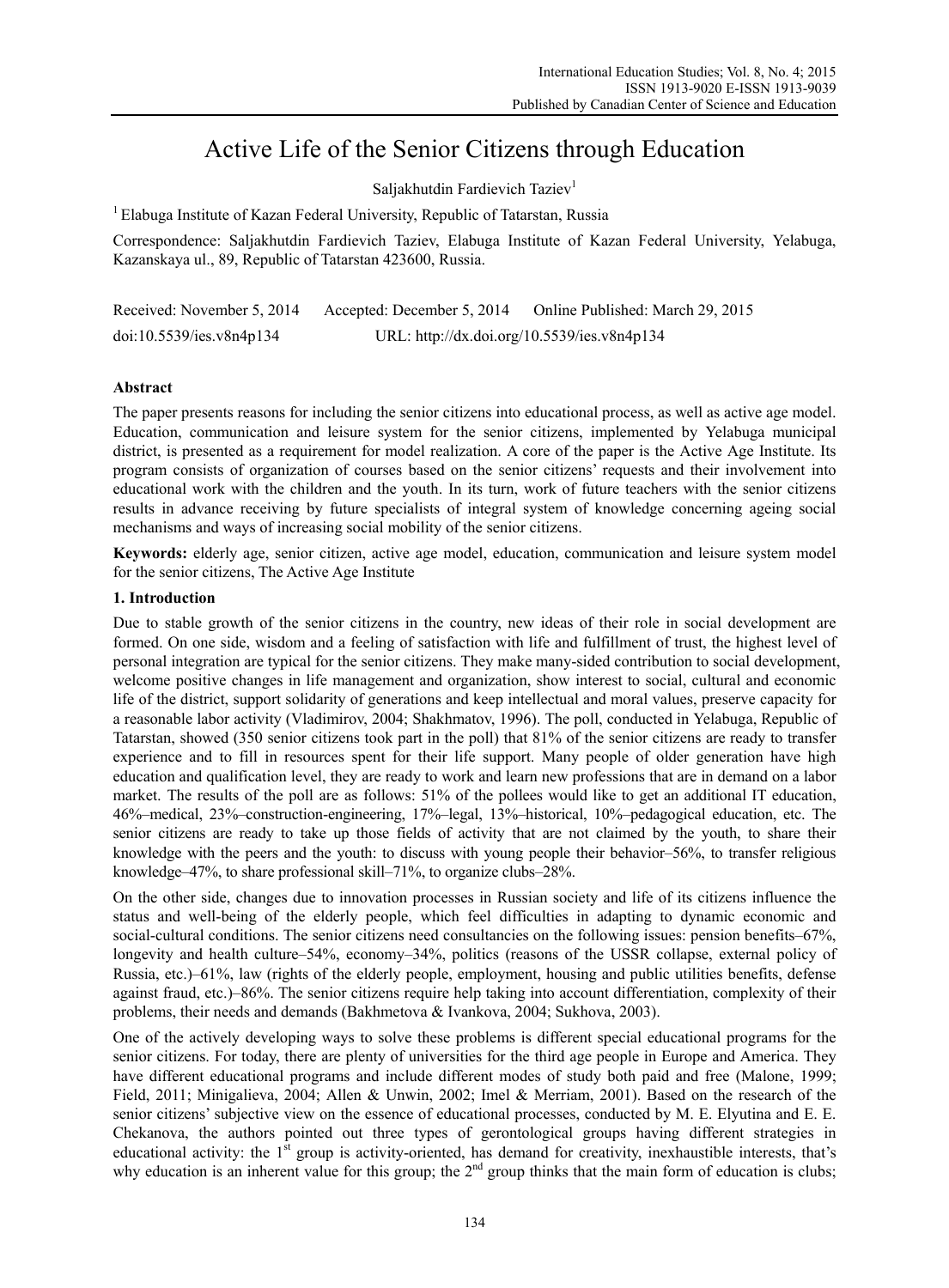the 3d group includes the elderly people, which consume educational services but do not see their prospects in educational activity. Thus, forms of including the senior citizens into educational process will largely depend on their subjective view on the essence of educational processes (Elyutina & Chekanova, 2003).

Literature analysis and the conducted poll enabled us to point out the following reasons for required involvement of the senior citizens into educational process: advance training, getting of the  $2<sup>nd</sup>$  higher education (Taranchuk, 2005; Kholostova, 2002); need for functional literacy: to be familiar with amenities and to be able to use them, for example, computer literacy; need for pleasant leisure activities, possibility to find an interesting circle of contacts, etc.

## **2. Methods**

Thus, "education of the senior citizens is a constituent part of education, which aims at promoting all-around development of a man when he attains pre- and pension age" (Sukhobskaya & Bozhko, 1998).

Education in the elderly age is widely understood in European countries, as any activity directed to personal self-actualization. State and non-state institutions, as well as commercial entities are engaged in education of the senior citizens. Care for elder people is not only brought to a level of state policy, but is reflected in all spheres of public conscience. It stands to reason that they are not called "old people" or "third age people". They are respectfully called "Senioren" (Agapova, 2000). As Y. Klergk underlines, successful education of the senior citizens, for example, in Holland, lies in the fact that the senior citizens are considered as an interesting target group: they are not consumers of care, they are buyers of educational products and spare time (Klergk, 2000). Education for adults is considered like a process, when adults are busy with systematic and continuous training in order to get new knowledge, skills, relations or values (Merriam, & Brockett, 2007). At the same time, adults run across some obstacles, when it comes to study. Adult students suffer from lack of time balance and family needs, financial status or lack of transport (Phipps, Prieto, & Ndinguri, 2013).

Taking into account all above-mentioned information, a municipal public project The Active Age Institute, developed by the scientists of Elabuga Institute of Kazan Federal University (EI KFU) was established and introduced in Yelabuga.

This project is considered as a program for developing cooperation of social institutions with the senior citizens and as an important strategic document reviewing transition mechanisms from one state to another. During development we set the following tasks:

1) To fix the attained level of functioning of the senior citizens life organization system, and to determine reference point for future development steps.

2) To determine and describe image of targeted future for the municipal senior citizens system, its structure, functioning and development parameters corresponding to the needs, values and possibilities of the society.

3) To determine strategy and tactics of transition from attained level of the senior citizens system and each component to future strategy of the renewed system functioning.

This project presents one of the approaches to development of the senior citizens education and life system in the Republic of Tatarstan.

While developing this project the authors determined several principle positions making the basis of the paper.

1) The municipal senior citizens system is presented in the project as an open social system consisting of some sub-systems which are fixed as strategic directions of development.

2) According to this logic we built organizational structure of the project. Goals, tasks, priorities, estimated results of each strategic direction have strong interrelations and present some integrity.

3) The project specifies general directions, describes the most general processes, determines regularity, and prompt actions are described in the current plan of the work.

Thus, goals of the project are as follows:

1) To develop and approve mechanism of interaction with the senior citizens.

2) To increase quality of the senior citizens life organization.

There are quite a lot institutions and organization in the town dealing with the senior citizens problems. Our main task is to unite their efforts and to create a unified informational-and-organizational system of work with the pensioners, so that each of them could find a field of application of their forces and possibilities, lead an active life.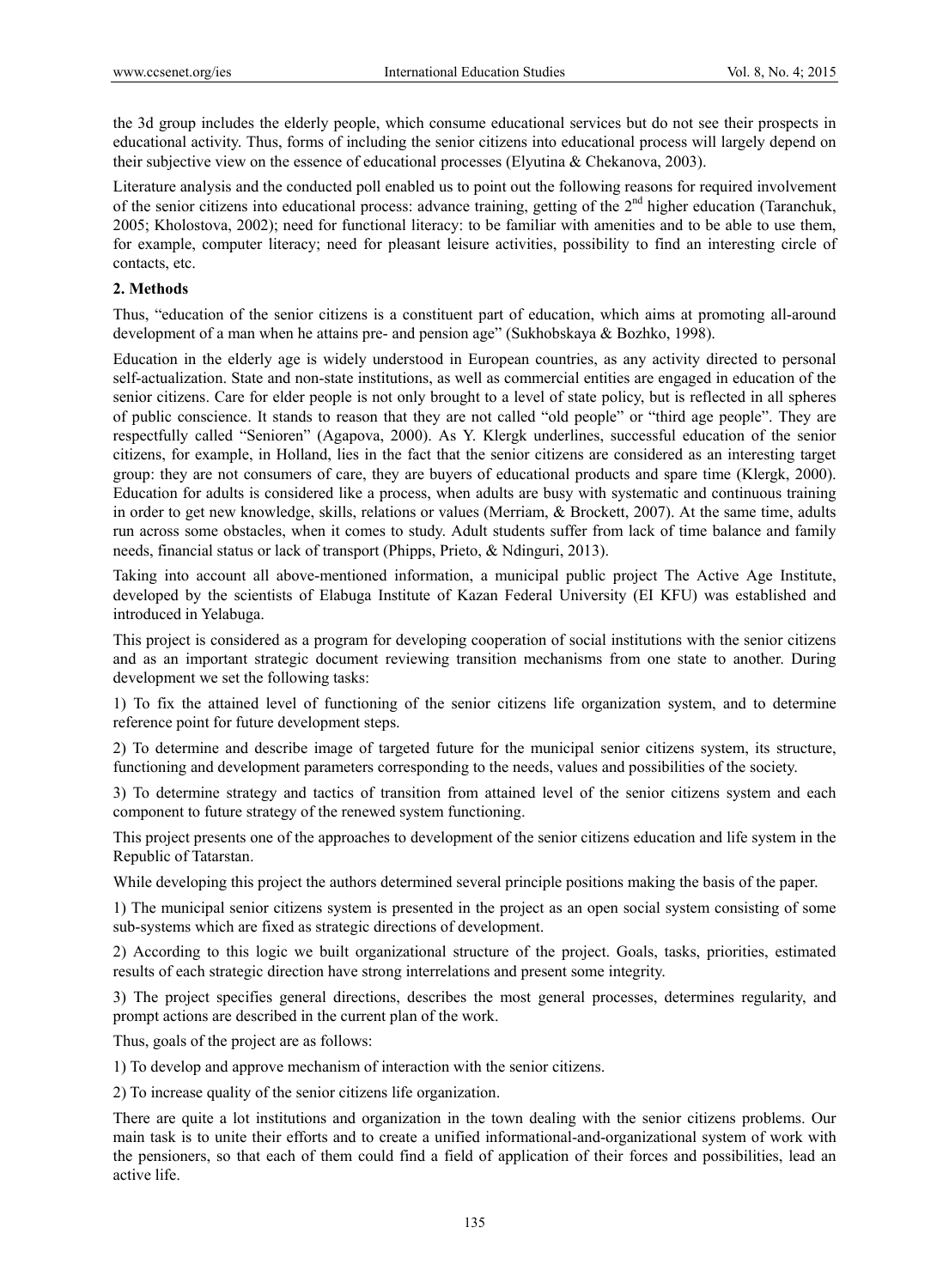The concept as an integral image of the system consists of two main blocks. "Future model" with regard to our project consists of the following components:

1) "Active age model";

2) "Image (model) of the senior citizens education, communication and leisure system".

|                              | Active age model                                                            |
|------------------------------|-----------------------------------------------------------------------------|
| Spheres                      | Results of cultural self-determination                                      |
| Civil self-determination     | I know and study national languages (Russian and Tatar).                    |
|                              | I can critically comprehend social life events.                             |
|                              | I know about different forms of political and economic life of the society. |
|                              | I know my rights and obligations and can perform them. I observe the law.   |
|                              | I participate in elections actively.                                        |
|                              | I have need for service to the country and people.                          |
|                              | I follow norms and traditions of Yelabuga citizens.                         |
| National self-determination  | I am proud that I present  nation.                                          |
|                              | I know and study national holidays, traditions, manners and customs.        |
|                              | I participate in national holidays and actions with pleasure.               |
|                              | I participate in national public associations activities.                   |
|                              | I study history and culture of my nation.                                   |
|                              | I participate in international public associations activities.              |
| Environmental                | I aim at saving environment in everyday life and labor.                     |
| self-determination           | I help the nature.                                                          |
| Aesthetic self-determination | I have an aesthetic consciousness.                                          |
|                              | I have taste, interest, aesthetic ideal.                                    |
|                              | I see beautiful things around me and appreciate them.                       |
|                              | I can create aesthetic values (works of art).                               |
|                              | I aim at harmony and perfection.                                            |
|                              | I visit cultural centers.                                                   |
| Value self-determination     | I know rules and norms, approved by the society, and can keep them.         |
|                              | I can make decisions at moral choice.                                       |
|                              | I am kind towards other people.                                             |
|                              | I have need for defending my points of view and beliefs.                    |
|                              | I follow rules and obligations consciously.                                 |
|                              | I understand human moral and intellectual values.                           |
| Behavior self-determination  | I can live with other people.                                               |
|                              | I know basics of communication and can communicate with people.             |
|                              | I have sense of proportion in communication.                                |
|                              | I can control myself.                                                       |
|                              | I have my own style, image.                                                 |
|                              | I am independent.                                                           |
|                              | I follow cultural behaviour, control myself.                                |
| Health<br>saving             | I can plan my day.                                                          |

136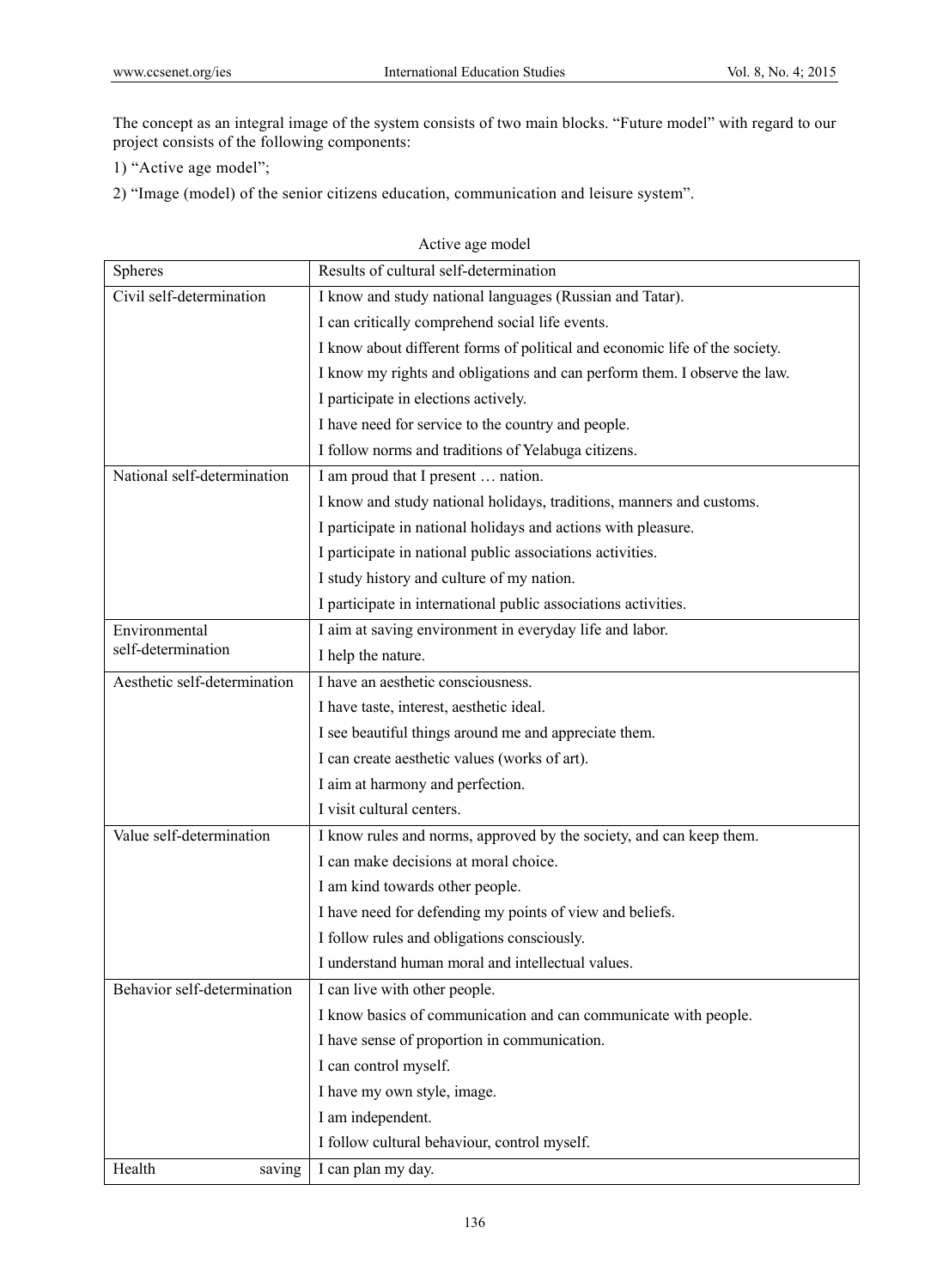| self-determination                                 | I am physically active.                                                         |  |
|----------------------------------------------------|---------------------------------------------------------------------------------|--|
|                                                    | I can follow sanitary-hygiene rules.                                            |  |
|                                                    | I lead a healthy life.                                                          |  |
|                                                    | I preserve my health.                                                           |  |
|                                                    | I take care of my health.                                                       |  |
|                                                    | I can allocate my time for training and rest in a right way.                    |  |
|                                                    | I have no pernicious habits.                                                    |  |
|                                                    | My attitude towards pernicious habits is negative.                              |  |
| professional<br>Labor<br>and<br>self-determination | I know rules of conduct in labor and professional activity and can follow them. |  |
|                                                    | I know safety rules and can follow them.                                        |  |
|                                                    | I have teamwork skills.                                                         |  |
|                                                    | I am ready to work.                                                             |  |
| Intellectual<br>self-determination                 | I admit importance of knowledge in life.                                        |  |
|                                                    | I practice self-education.                                                      |  |
|                                                    | I visit senior citizens courses with pleasure.                                  |  |
|                                                    | I know computer components.                                                     |  |
| Informational literacy                             | I can find files and folders.                                                   |  |
|                                                    | I can convert information.                                                      |  |
|                                                    | I can use standard programs.                                                    |  |
|                                                    | I can work in Internet.                                                         |  |

"Image (model) of the senior citizens education, communication and leisure system" we consider as a requirement to implement "the active age model".

| The senior citizens education system                                                |                                                                                                                                                              |  |  |
|-------------------------------------------------------------------------------------|--------------------------------------------------------------------------------------------------------------------------------------------------------------|--|--|
| Conceptual reference                                                                | Estimated conceptual result                                                                                                                                  |  |  |
| Lack of the senior citizens education<br>system                                     | Available unified municipal education system for the senior citizens.                                                                                        |  |  |
|                                                                                     | Key competence and self-development orientation of the education<br>system, life change and future planning preparedness, and<br>self-education improvement. |  |  |
| The senior citizens communication and leisure system                                |                                                                                                                                                              |  |  |
| Conceptual reference                                                                | Estimated conceptual result                                                                                                                                  |  |  |
| The system has<br>fragmentary,<br>event  <br>character.                             | The senior citizens communication and leisure system is the priority.<br>It has scientific and planning character.                                           |  |  |
| System of work with the personnel from educational, sport and cultural institutions |                                                                                                                                                              |  |  |
| Conceptual reference                                                                | Estimated conceptual result                                                                                                                                  |  |  |
| Lack of the system of work with the<br>personnel                                    | Development and implementation of a common curriculum and<br>educational and social-pedagogical programs of the Active Age<br>Institute.                     |  |  |
| The resource system as the strategic management object                              |                                                                                                                                                              |  |  |
| Conceptual reference                                                                | Estimated conceptual result                                                                                                                                  |  |  |
| Legal, logistic, information-methodical<br>support has fragmentary character.       | Adjustment of the senior citizens education, communication and<br>leisure system in accordance with modern legal support.                                    |  |  |
|                                                                                     | Creation of an information education electronic net for participants                                                                                         |  |  |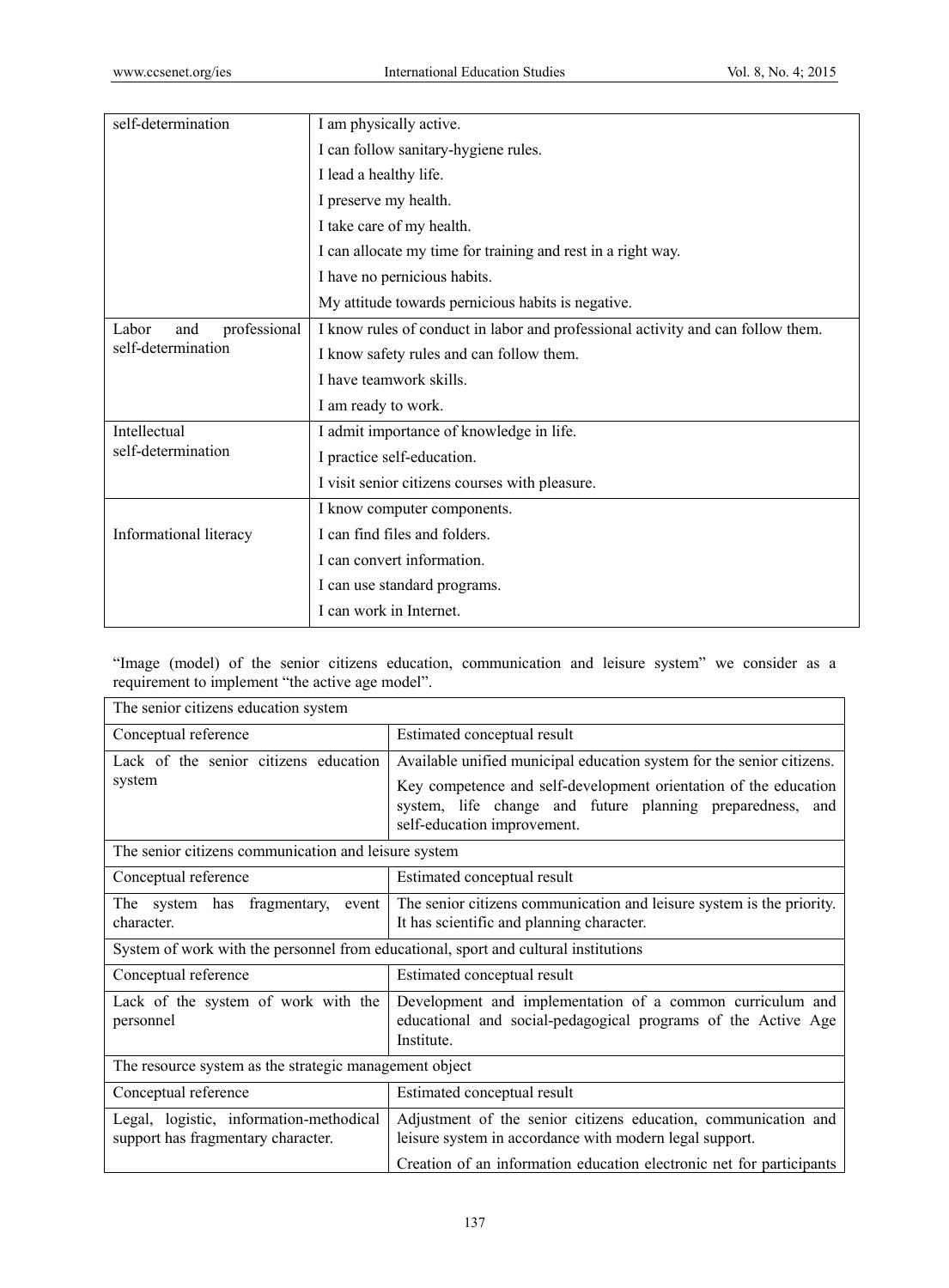of the educational-social-pedagogical process.

Thus, in the active age model we tried to determine the main fields of human self-determination that enabled us to set forth an idea on establishing The Active Age Institute, to reveal its actual values, mission and principles.

Mission of the Institute–being the senior citizens education, communication and leisure center to provide free quality educational and social services for the senior citizens meeting municipal requirements.

Strategic goal of the Institute–to form the senior citizens active life by means of involving them into educational and social activity, organizing communication and leisure for them.

The main activities:

- 1) Development of the senior citizens education system.
- 2) Development of the senior citizens communication and leisure system.
- 3) Involvement of the senior citizens into active social and pedagogical work with the younger generation.

#### **3. Results and Discussions**

Thus, The Active Age Institute (AAI) in Yelabuga is an independent public organization uniting on a voluntary basis work collectives from the social protection, education, sport and culture institutions, scientists, technicians, practitioners and students employed in education and other allied spheres.



Flow chart 1. Structure of the active age institute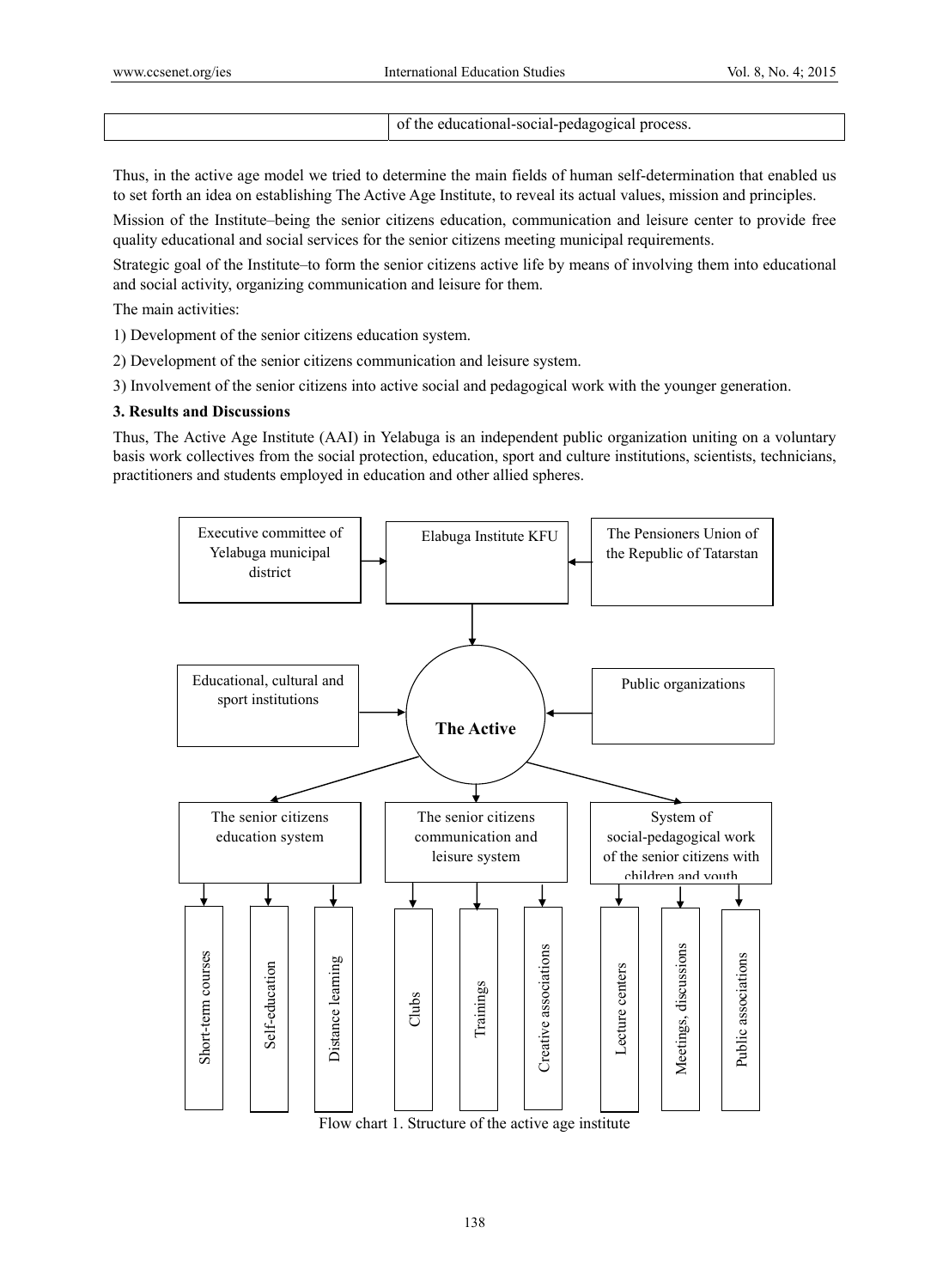The AAI is officially presented twice a year. The main task for this non-standard but current innovation is to involve the pensioners into active life and communication. During presentation the senior citizens may not only know all details of the project, but enroll to any course of their choice.

PC courses rank the first among the pensioners. Although from the very beginning the senior citizens are afraid, but they are committed to conquer virtual space of the Internet and computer itself. "I wished to take courses long ago, and now it's possible to do at the Institute next to my house. We visit them with pleasure", says a participant of the project. Students of EI KFU teach pensioners to work in the Internet, most of all they are interested in e-mail creation. "It's a boundless possibility for communication. Friends and relatives of many people are "scattered" far outside the republic and even the country. It's a possibility to understand our children and grandchildren more, to establish good contacts between us", say course participants.

The pensioners are taught to use such sites as "Senior Information World". This site has plenty of useful Internet-resources with brief annotations, pictures where they can find information as follows: What cosmetics do senior Frenchwomen use? What sports are included into the International Senior Sport Games? What clothes do senior English women wear? What pensions do Germans have? How do senior Swiss spend leisure time? How to enter the senior international dating site? Participants of the courses read the following electronic magazines with great interest: Pro Senior (Germany), Boomer Times and Senior Life (USA), Fifty-Five Plus (Canada), Zeitlupe (Switzerland), LiberIta (Italy), Notre temps (France), etc., which are characterized by plenty of useful information in medicine, fight with ageing and new achievements in longevity.

Participants of the courses find the pensioners virtual PC academy very useful, where they get full answers to the following questions of interest: Why does a pensioner need a PC? How to keep a blog, to print memoirs, to create a photo gallery, to watch favorite films several times, Internet earnings, etc.

English, German, Tatar, Valeology, Practical Psychology, Regional Studies through History, Legal Literacy, PT, Choreography courses are also in demand among the senior citizens of Yelabuga.

German courses for beginners are for those people, who have never studied German or studied it a bit but have no systematic knowledge. Concept of the course German for Beginners is to create conditions for learning everyday communication vocabulary, to understand speech and to build a clear structural grammatical base. German courses for beginners correspond to  $0 > A1$  level of the new European classification.

Objective of the English course is to renew speech skills of the participants, who studied English at schools, colleges or higher institutions but lost these skills in the succeeding years. The program includes four topics (my family, house, gardening, meals), within which the participants are to renew their active vocabulary and to form speaking, listening, reading and writing skills.

Psychologists of EI KFU give classes to the senior citizens in order to decrease their level of aggression and overcome depression. Psychologists conduct psychotechnic games and exercises, talks, art-therapy, relaxation, breathing exercises, etc. with the senior citizen. Such classes help pensioners to form positive attitude to life, themselves and people.

The gym of the Institute became a favorite place for many pensioners in the town. Program of the course Physical Training for Active Age enables to solve tasks of pensioners' physical education during the whole course forming their ideas on exercises, physical training, possibilities to improve work efficiency and health. Peculiarity of the program is that it is created for people having problems with health. So, we realize the task of forming need for health and independent physical training.

The 1st Spartakiad of the All-Russian public organization Union of Pensioners of Russia took place in Kazan in May 2013, where participated a team of 15 Yelabuga citizens. There were 8 competitive sports and our fellow-townsmen became total winners of this sport event among 43 Tatar teams.

Social life of old people becomes narrower and narrower due to loss of relatives, friends and spouses, bad health that limits their activity. That's why they turn to their peers and the youth. Peers have common interests, problems and even diseases. Thus, as the teachers, employees and students of EI KFU say, their "students" never hurry to leave the lecture room and ask additional questions, share their views, not to mention their diligence at doing homework. And the participants of the courses themselves admire the project. The classes take place maximum 2 times a week, no control of attendance, and instead of endless tests and exams there is only one test on 4- months learning results in a form of creative project.

Beside courses for the senior citizens, there is a club activity on the basis of EI KFU. For example, permanent members of the local history club get acquainted with exploring and collective practice on the basis of the Museum of History of the Institute, Archeological Museum, Museum of Yelabuga Merchantry, they are involved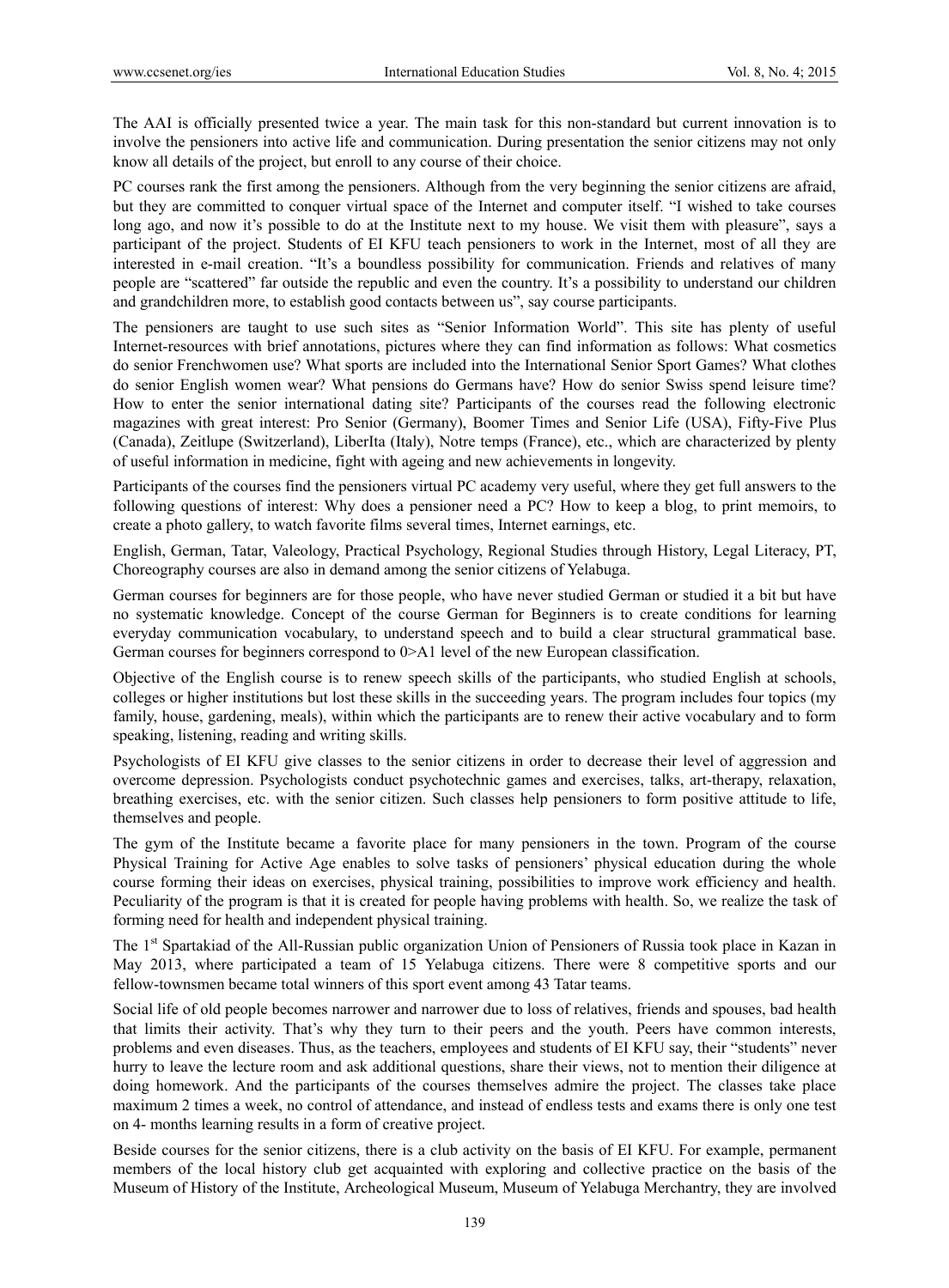in collecting, processing and publication of verbal sources. The elder generation gets interest in such topics as "Yelabuga land during the Ancient times and the Middle Age", "Merchant Yelabuga", "The mayor in the structure of municipal self-government (the second half of the  $XIX<sup>th</sup>$  –beginning of the  $XX<sup>th</sup>$  century", "History" of education in Yelabuga", etc.

Involvement of elder generation into educational work with the children and the youth is a constituent part of AAI program. With this purpose many creative groups of the senior citizens "moved" to educational institutions. Thus, a literary-creative association "Chulman" actively works with participants in order to find out and develop their gifts in literature and music, implements common projects for children and adults. Former teachers of EI KFU continuously help students to prepare and hold conferences, themed nights, contests, and they are happy and satisfied with this. Communication with the youth has a special meaning for such people, when the youth congratulates them with holidays, tells about life. It brings elder people to life and they understand their place in the society.

In its turn, work of students with the senior citizens in conditions of the modern Institute results in advance learning by future specialists of the integral system of knowledge about ageing social mechanisms and tools for increasing social mobility of the senior citizens, it teaches them to model and solve situations for their social support. "Young teachers", say participants of the project, "hold courses like professionals, we don't even feel that they are students. They are distinguished by respect to elder people, diligence and tact."

Beside such classes with the senior citizens, teachers and students of EI KFU involve other schools and institutions of the town in this activity. College of Culture and Arts, for example, organizes vocal, choreography and art lessons for the senior citizens of Yelabuga. Medical College organizes lessons on valeology, first aid measures, etc.

Such work unites efforts of teachers and students of the Institute and general public of the town in order to create a unified system of work enabling the senior citizens to feel needed and interesting for modern society, equal to realize their needs and dreams in terms of developing their creative and communicative skills. Thanks to common activity of elder and young people AAI promotes breakdown of barriers between generations, understanding of the senior citizens and the youth what benefits, experience and interests they may give to each other.

Our experience shows that old age can be as attractive as other periods of human life with correct physical and psychological attitude and good relations with others. Recognition of own needlessness is a powerful factor of ageing. It is good when a person has reasonable age sense. It is achieved due to education, which is to teach the senior citizens values of democracy, adaptation to new social and economic conditions, to take informed decisions on all levels, to protect their rights without prejudice to rights of others, to treat different systems of behavior and values of multicultural Russian society with respect and patience. It is necessary to develop the seniors' talents for self-education and reception of new things by means of all forms of education, so that a person could solve his problems on his own or with the peers or the youth not relaying totally on the state.

## **4. Conclusion**

So, modern educational services for the senior citizens aim at saving mobility, activity, zest for life of the participants, promoting their participation in public life and developing their peculiarities, self-realization. Due to AAI the senior citizens take part in social life, have possibility to keep old friendship or make new contacts, and students may implement in practice gained knowledge, care and respect elder people. Young people caring for a senior will always have understanding of the seniors' demands and desire to help such people. Nowadays, when people forget about the main human values in chase of carrier and money it is important to remind about them.

It is necessary to involve education, culture and sport specialists, businessmen, public organizations in educational work with the senior citizens; to create system of work with the senior citizens studying their needs and demands; to involve students and working youth in development and implementation of innovative projects concerning work with war and labor veterans, people living at rest homes, as well as different support of lonely and sick senior citizens. For example, the project I Have A Grandfather (Grandmother) could promote closer relations between the orphans, children from boarding schools and the senior citizens having no children of their own. The project Writing Stories of Interesting People could help the youth to practice virtue studying both glorious war and labour feats of their ancestors and their bitter experience, etc. One should develop the distance learning system for the senior citizens in order to ensure continuous and affordable education for different categories of adult population.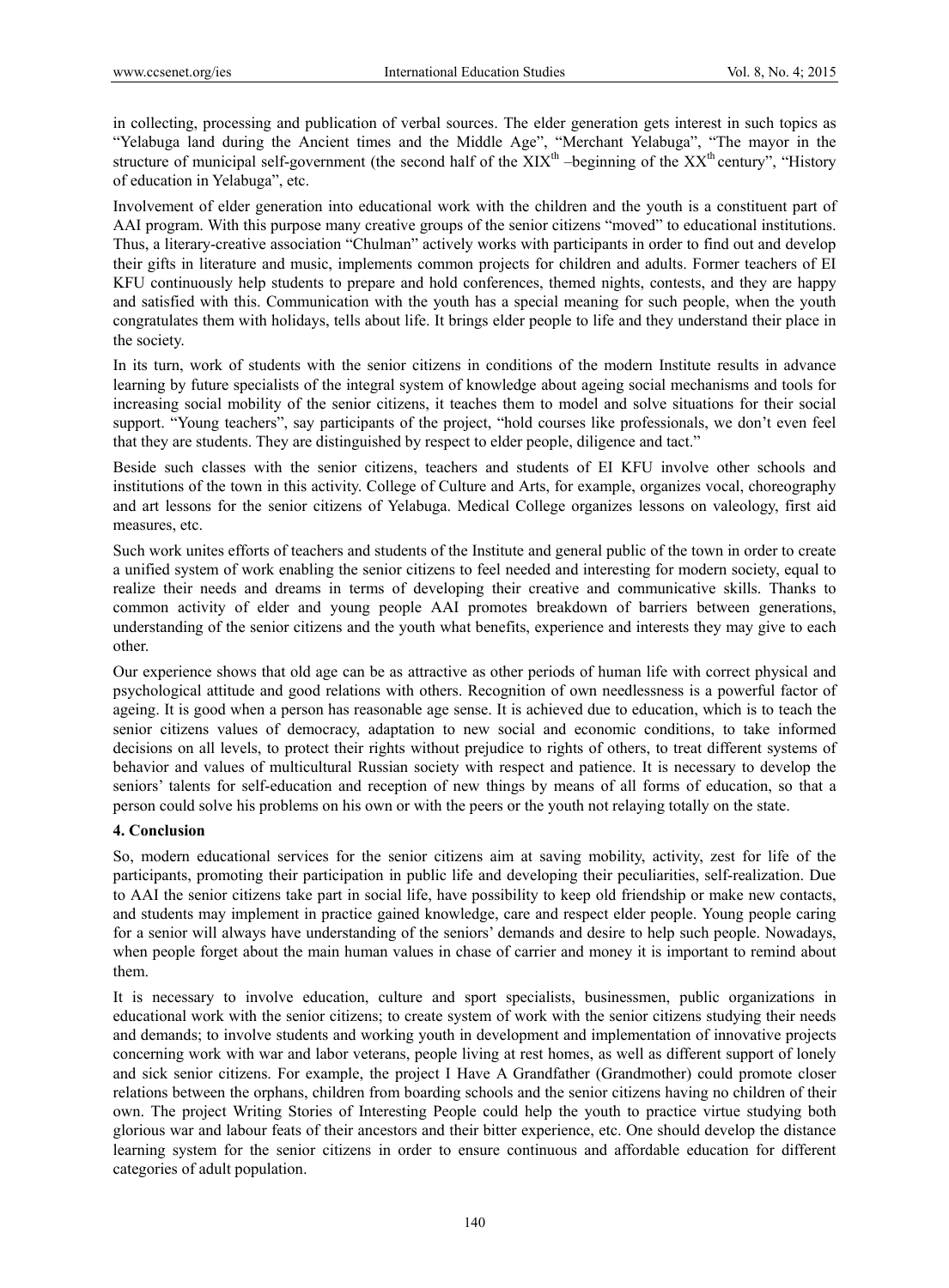Thus, concept of our project is based on the thesis: "Modern system of work with the senior citizens is to promote their active life through continuous education, organized communication and leisure, and participation of the youth is to become a gain in moral culture experience" (Merzon & Taziev, 2013). Education in the third age is to promote satisfaction in the main needs: emotional, cognitive, to be respected, to feel social usefulness, to bear responsibilities for any decisions taken. Cohesion of the senior citizens and idea of their social participation are underlined here. "Education in this age is a link between the past, the present and the future needs of the seniors" (Findeizen, 2002).

## **References**

- Agapova, О. (2000, November 21-25). Education of the senior citizens in Russian society: To problem definition. Education of the senior citizens: Prospects for the society and a man. *Materials of the International Conference, Moscow, Saint Petersburg*, 53-62.
- Bakhmetova, G., & Ivankova, L. (2004). *Modern problems of population ageing in the world: Tendencies, prospects, relations between generations*. Мoscow: МАKS Press.
- Burns, R. (2002). *The Adult Learner at Work: The Challenges of Lifelong Education in the New Millennium* (2nd ed.). Allen & Unwin.
- Edelson, P., & Malone, P. (1999). *Enhancing Creativity in Adult and Continuing Education: Innovative Approaches, Methods, and Ideas*. Jossey-Bass.
- Elyutina, M., & Chekanova, E. (2003). Aged person in education space of the modern society. *Social studies, 7*(231), 43-49.
- Field, J. (2011). Adult learning, health and well-being–changing lives. *Adult Learner*, 13-25.
- Findeizen, D. (2002). Education of the senior citizens in Slovenia: Problems and prospects. Education for the seniors. Regions of the project. Exchange of experience. Prospects. *Materials of interregional seminar, Chelyabinsk, Saint Petersburg*, 4-14.
- Imel, S., & Merriam, S. (2001). *The New Update on Adult Learning Theory: New Directions for Adult and Continuing Education*. Jossey-Bass.
- Kholostova, E. (2002). *Social work with the senior citizens: Work book*. Мoscow: Publishing-trading corporation "Dashkov and Co.".
- Klergk, Y. (2000, November 21-25). Education of the senior citizens in Holland. Education of the senior citizens: Prospects for the society and a man. *Materials of the International Conference, Moscow, Saint Petersburg*, 45-52.
- Merzon, Е., & Taziev, S. (2013). *The Active Age Institute as a form of organization of the educational and social-pedagogical work with the senior citizen. Modern problems of science and education*, 1. Retrieved October 26, 2014, from http://www.science-education.ru
- Minigalieva, G. (2004). Social policy with regard to the senior citizens. *Psychology of maturity and aging, 1*(25), 111-124.
- Phipps, S., Prieto, L., & Ndinguri, E. (2013). Teaching an old dog new tricks: Investigating how age, ability and self-efficacy influence intentions to learn and learning among participants in adult education. *Academy of Educational Leadership Journal, 17*(1), 13-25.
- Pisarev, А. (2005). *Demographic ageing in Russia: life of the senior citizens*. Moscow: TsSP.
- Shakhmatov, N. (1996). *Psychical ageing: Happy and painful*. Мoscow: Medicine.
- Sharan, M., & Ralph, B. (2007). *The Profession and Practice of Adult Education: An Introduction*. Jossey-Bass.
- Sukhobskaya, G., & Bozhko, N. (1998). *Aged person in modern world: Textbook for social teachers*. Saint Petersburg: IOV EAO, "Tuskarora".
- Sukhova, L. (2003). *Organization of leisure and spare time for the senior citizens. Old age problems: Moral, medical and social aspects*. Мoscow: Publishing house "Svyato-Dimitrievskoe uchilishche sester miloserdiya".
- Taranchuk, А. (2005). Live and learn. *Studying abroad, 9*, 26-29.
- Vladimirov, D. (2004). *The older generation as an economic growth factor of Russia*. Moscow.